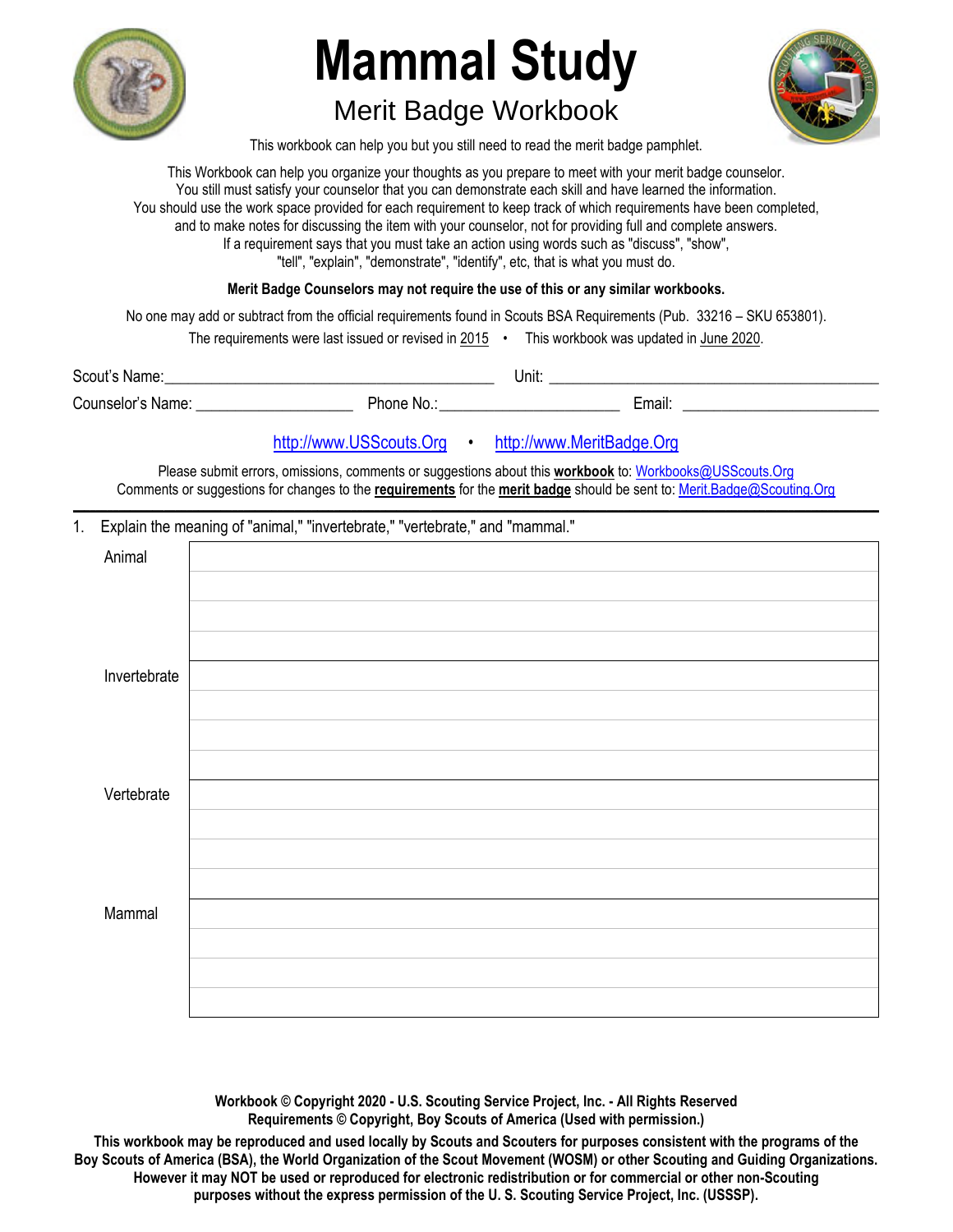Name three characteristics that distinguish mammals from all other animals.

| . .           |  |
|---------------|--|
|               |  |
| ŋ<br><u>.</u> |  |
|               |  |
| ົ<br>J.       |  |
|               |  |

2. Explain how the animal kingdom is classified.

Explain where mammals fit in the classification of animals.

Classify three mammals from phylum through species.

|         | . . |  |
|---------|-----|--|
| Mammal  |     |  |
| Phylum: |     |  |
| Class:  |     |  |
| Order:  |     |  |
| Family  |     |  |
| Genus   |     |  |
| Species |     |  |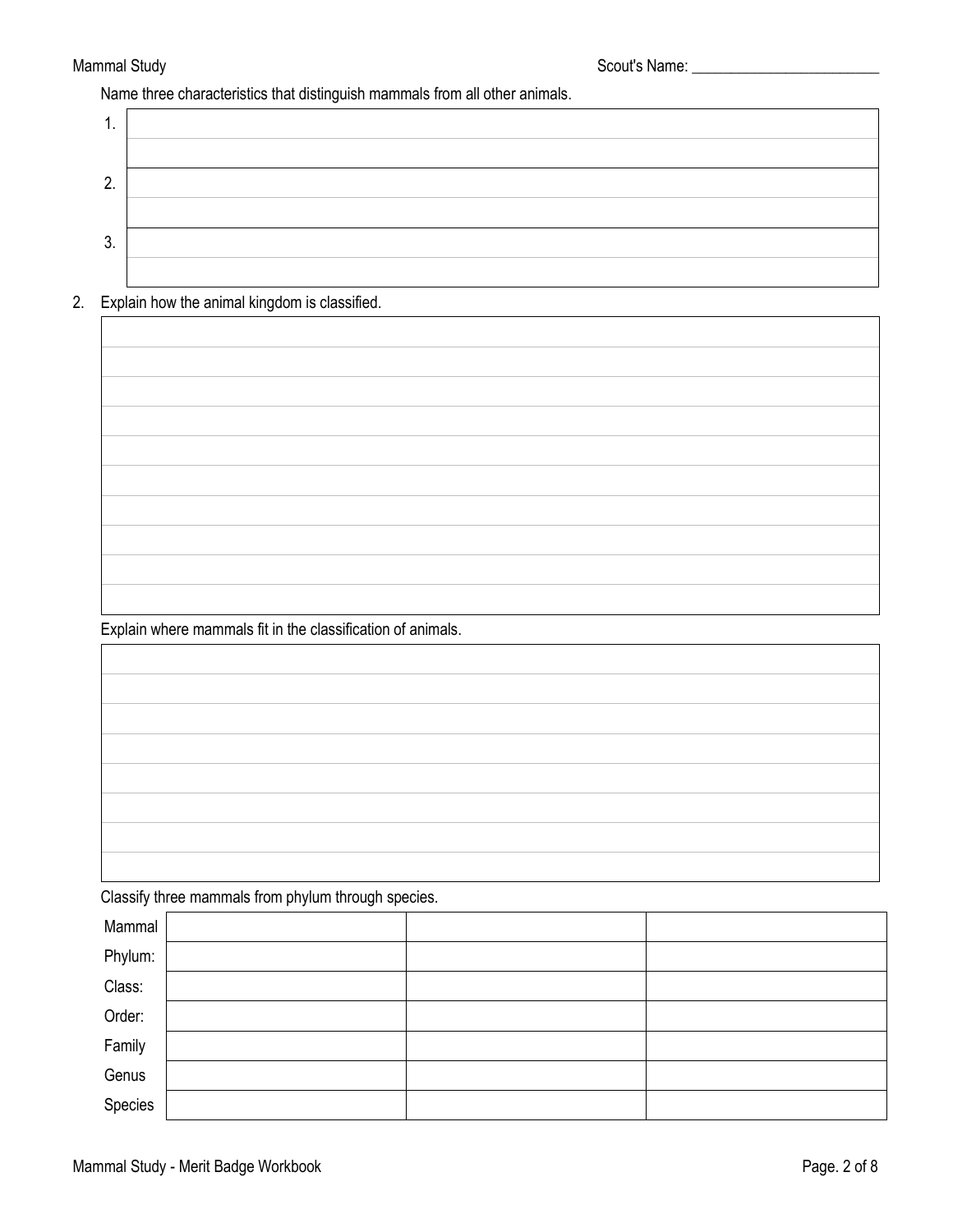- 3. Do ONE of the following:
	- $\Box$  a. Spend 3 hours in each of two different kinds of natural habitats or at different elevation. List the different mammal species and individual members that you identified by sight or sign.

| 1<br>н. | 2. |
|---------|----|
|         |    |
|         |    |
|         |    |
|         |    |
|         |    |
|         |    |
|         |    |
|         |    |
|         |    |
|         |    |

Tell why all mammals do not live in the same kind of habitat.

- 
- $\Box$  b. Spend 3 hours on each of 5 days on at least a 25- acre area (about the size of 3 1/2 football fields). List the mammal species you identified by sight or sign.

| Day 1 | Day 2 | Day 3 | Day 4 | Day 5 |
|-------|-------|-------|-------|-------|
|       |       |       |       |       |
|       |       |       |       |       |
|       |       |       |       |       |
|       |       |       |       |       |
|       |       |       |       |       |
|       |       |       |       |       |
|       |       |       |       |       |
|       |       |       |       |       |
|       |       |       |       |       |
|       |       |       |       |       |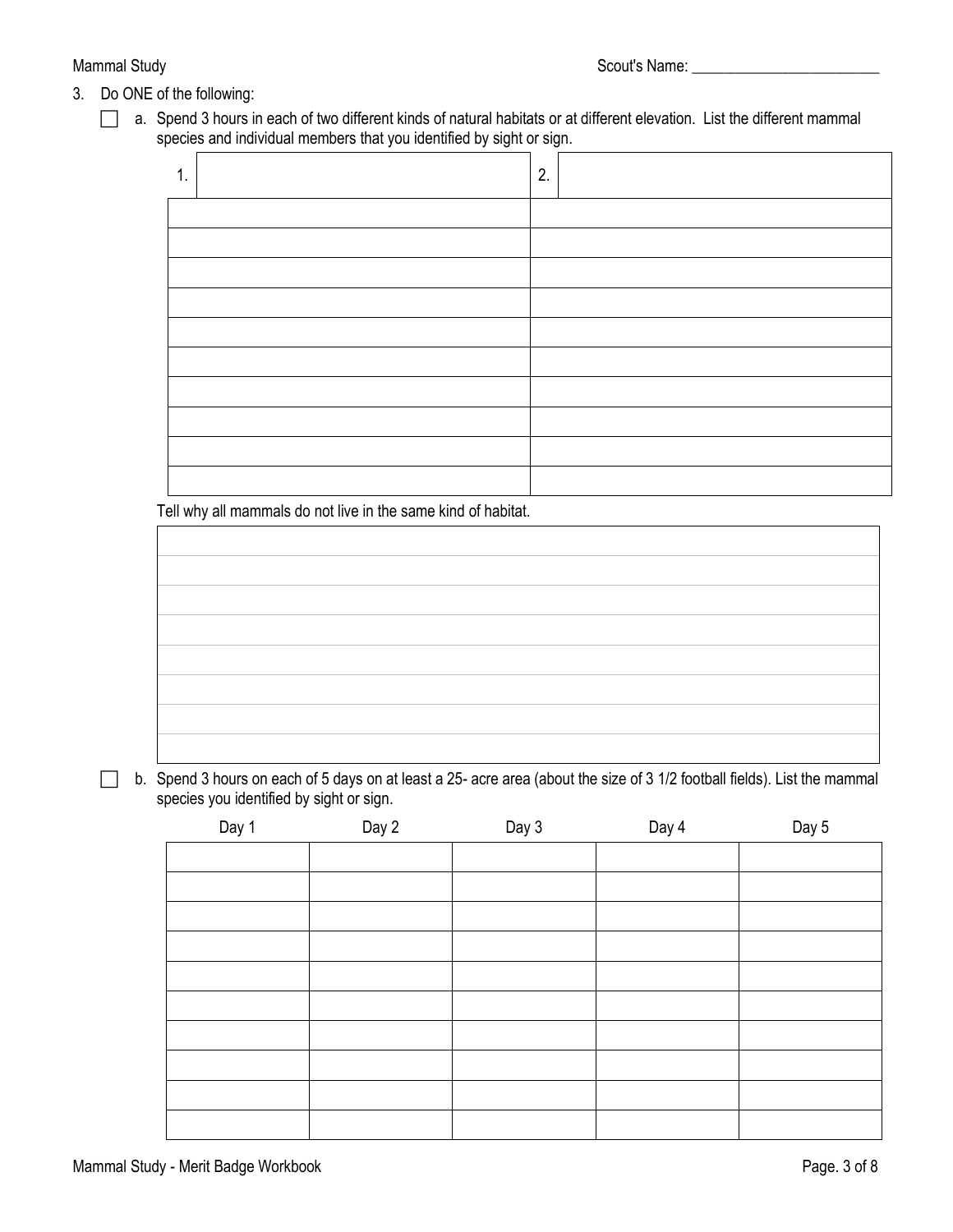c. From study and reading, write a simple life history of one non-game mammal that lives in your area.

Tell how this mammal lived before its habitat was affected in any way by humans.

Tell how it reproduces, what it eats, and its natural habitat.

Describe its dependency upon plants, upon other animals (including humans), and how they depend upon it.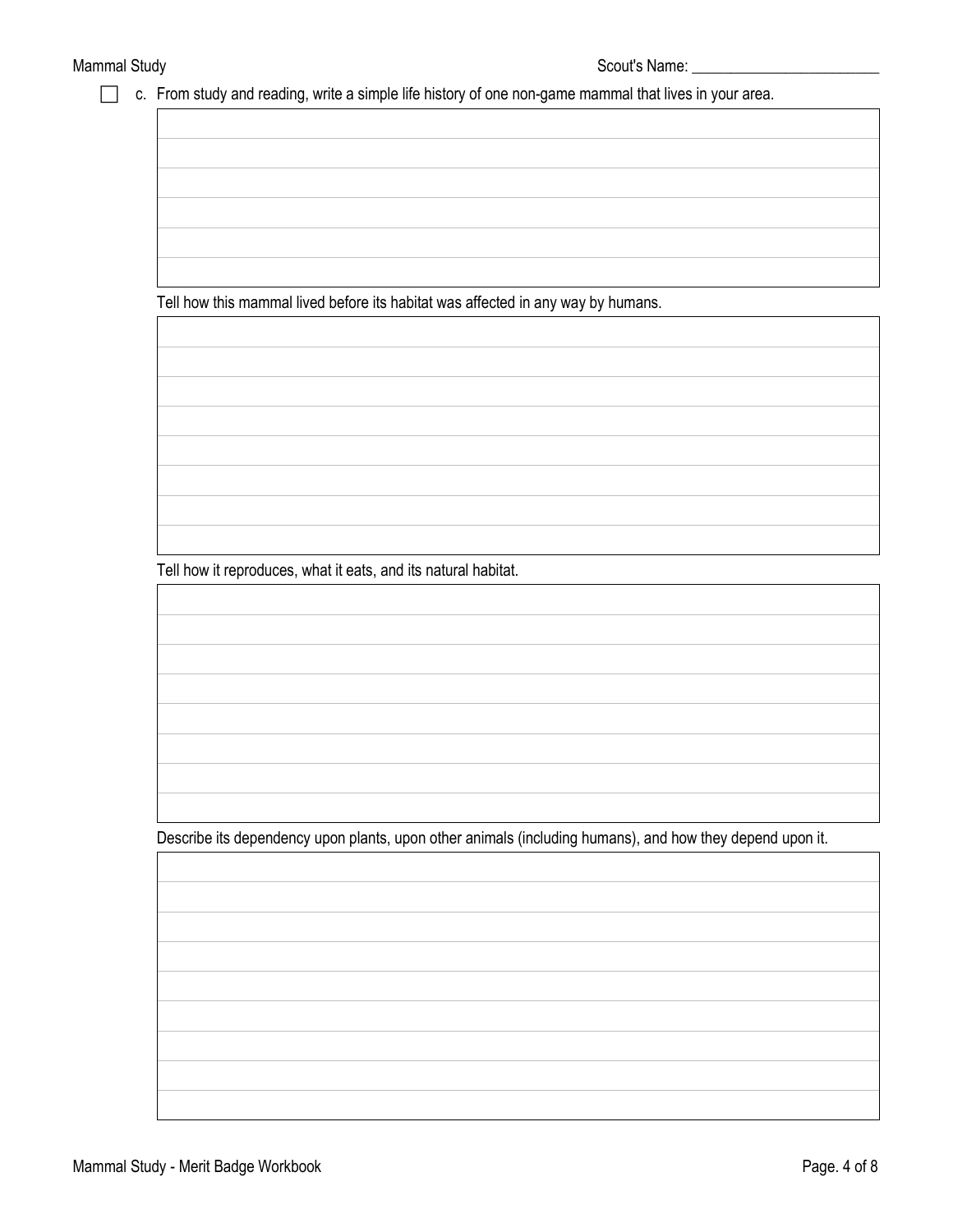Tell how it is helpful or harmful to humankind.

| 4. | Do ONE of the following:        |                                                                                                                 |                                                                                                                  |
|----|---------------------------------|-----------------------------------------------------------------------------------------------------------------|------------------------------------------------------------------------------------------------------------------|
|    |                                 | a. Under the guidance of a nature center or natural history museum, make two study skins of rats or mice.       |                                                                                                                  |
|    | Skin 1:                         |                                                                                                                 |                                                                                                                  |
|    | Skin 2:                         |                                                                                                                 |                                                                                                                  |
|    |                                 | Tell the uses of study skins and mounted specimens respectively.                                                |                                                                                                                  |
|    |                                 |                                                                                                                 |                                                                                                                  |
|    |                                 |                                                                                                                 |                                                                                                                  |
|    |                                 |                                                                                                                 |                                                                                                                  |
|    |                                 |                                                                                                                 |                                                                                                                  |
|    |                                 |                                                                                                                 |                                                                                                                  |
|    |                                 |                                                                                                                 |                                                                                                                  |
|    |                                 |                                                                                                                 |                                                                                                                  |
|    |                                 | b. Take good pictures of two kinds of mammals in the wild. Record the date(s), time of day, weather conditions, |                                                                                                                  |
|    |                                 |                                                                                                                 | approximate distance from the animal, habitat conditions, and any other factors you feel may have influenced the |
|    | animal's activity and behavior. |                                                                                                                 |                                                                                                                  |
|    |                                 | Photo 1                                                                                                         | Photo 2                                                                                                          |
|    | Mammal:                         |                                                                                                                 |                                                                                                                  |
|    | Date:                           |                                                                                                                 |                                                                                                                  |
|    | Time of Day:                    |                                                                                                                 |                                                                                                                  |
|    | <b>Weather Conditions:</b>      |                                                                                                                 |                                                                                                                  |
|    | Approx. Distance:               |                                                                                                                 |                                                                                                                  |
|    | <b>Habitat Conditions:</b>      |                                                                                                                 |                                                                                                                  |
|    |                                 |                                                                                                                 |                                                                                                                  |
|    |                                 |                                                                                                                 |                                                                                                                  |
|    | Other factors:                  |                                                                                                                 |                                                                                                                  |
|    |                                 |                                                                                                                 |                                                                                                                  |
|    |                                 |                                                                                                                 |                                                                                                                  |
|    |                                 |                                                                                                                 |                                                                                                                  |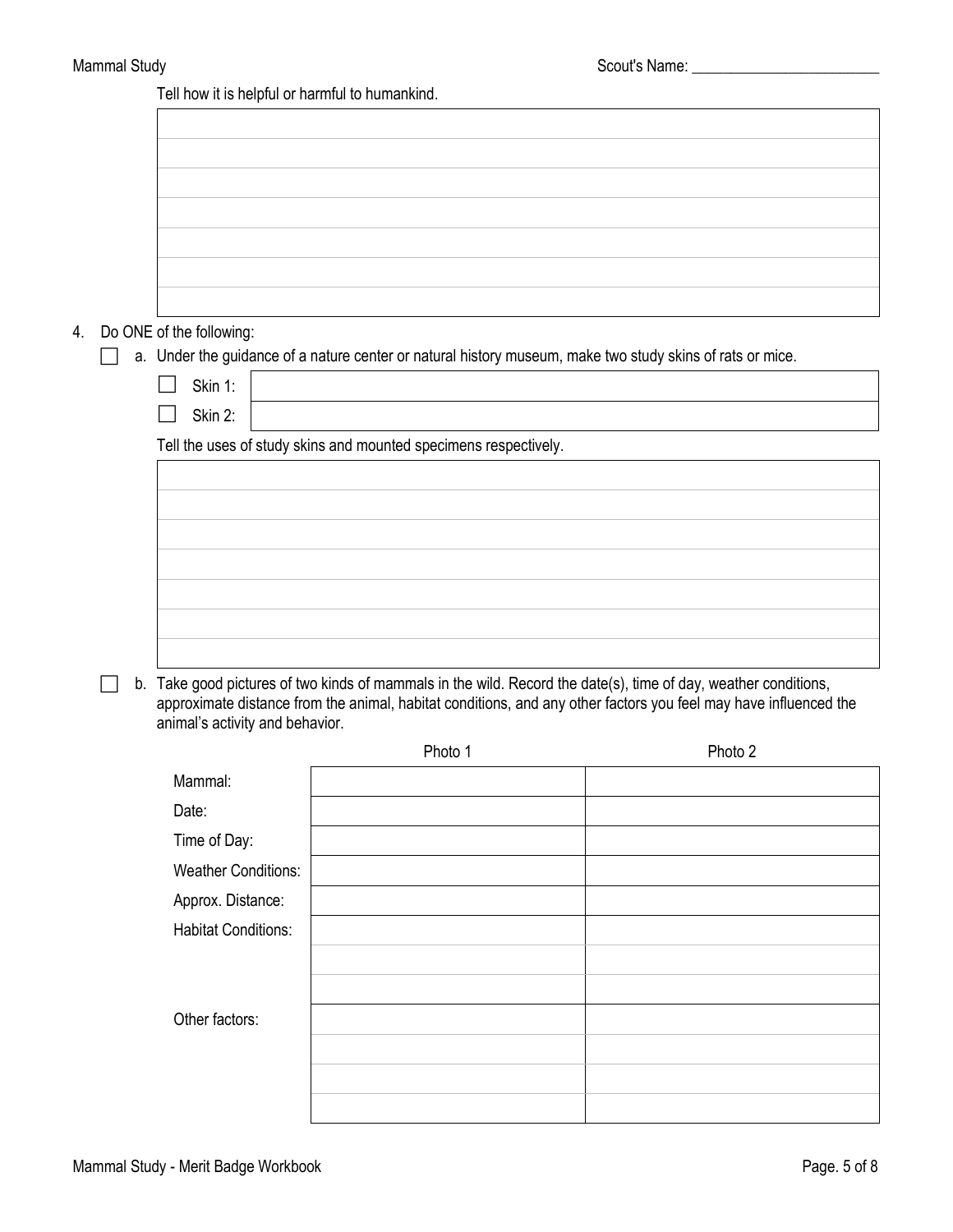c. Write a life history of a native game mammal that lives in your area, covering the points outlined in requirement 3c. List sources for this information

Native Game Animal:

Tell how this mammal lived before its habitat was affected in any way by humans.

Tell how it reproduces, what it eats, and its natural habitat.

Describe its dependency upon plants, upon other animals (including humans), and how they depend upon it.

Tell how it is helpful or harmful to humankind.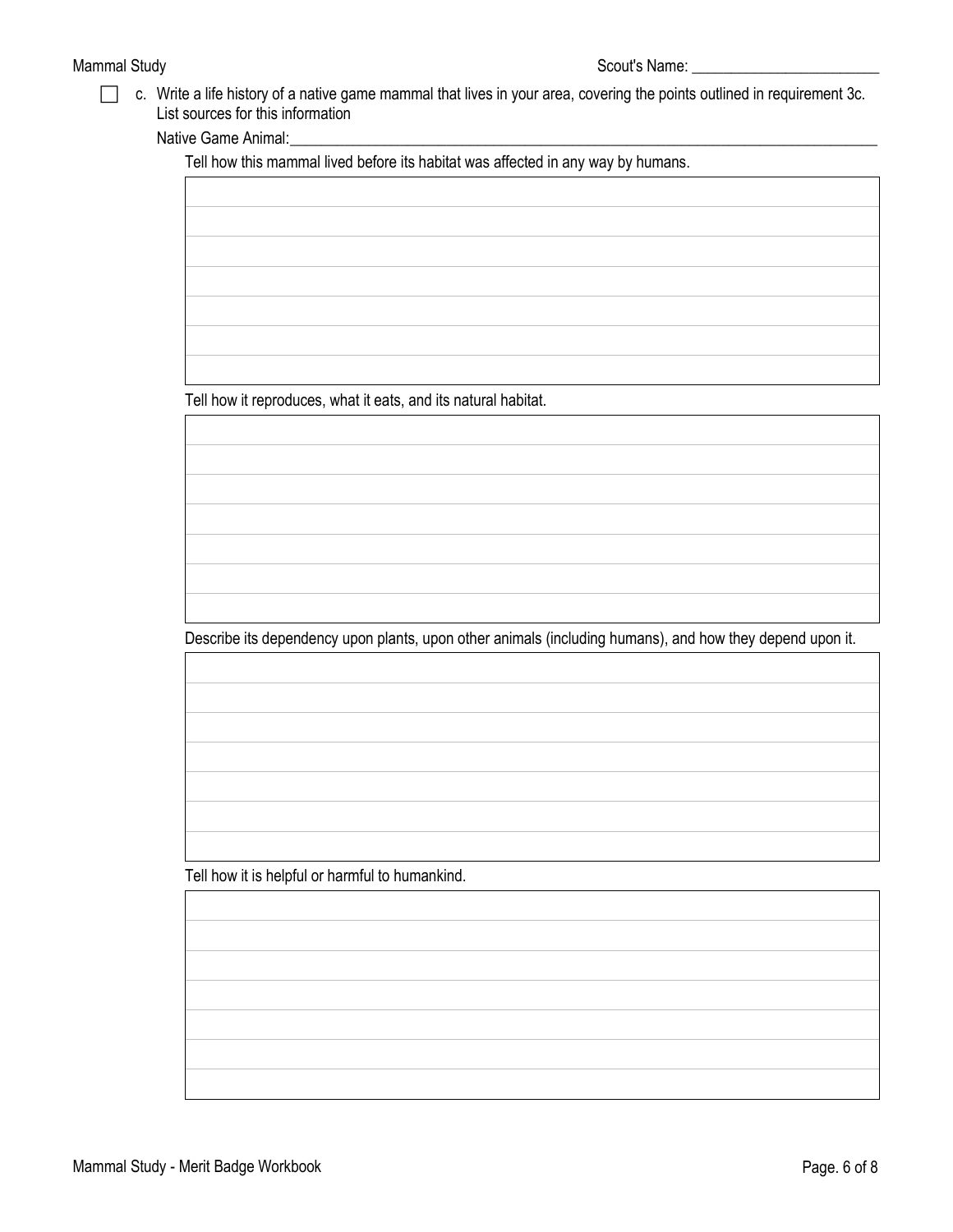|    | Sources:                           |  |                                                         |                                                                                         |                                                                                                    |
|----|------------------------------------|--|---------------------------------------------------------|-----------------------------------------------------------------------------------------|----------------------------------------------------------------------------------------------------|
|    |                                    |  |                                                         |                                                                                         |                                                                                                    |
|    |                                    |  |                                                         |                                                                                         |                                                                                                    |
|    |                                    |  |                                                         |                                                                                         |                                                                                                    |
|    |                                    |  |                                                         |                                                                                         |                                                                                                    |
|    |                                    |  |                                                         |                                                                                         |                                                                                                    |
|    |                                    |  |                                                         |                                                                                         |                                                                                                    |
|    |                                    |  |                                                         |                                                                                         |                                                                                                    |
|    | d. Make a bait and tracking pit.   |  |                                                         |                                                                                         |                                                                                                    |
|    |                                    |  | Report what mammals and other animals came to the bait. |                                                                                         |                                                                                                    |
|    |                                    |  |                                                         |                                                                                         |                                                                                                    |
|    |                                    |  |                                                         |                                                                                         |                                                                                                    |
|    |                                    |  |                                                         |                                                                                         |                                                                                                    |
|    |                                    |  |                                                         |                                                                                         |                                                                                                    |
|    |                                    |  |                                                         |                                                                                         |                                                                                                    |
|    | e. Visit a natural history museum. |  |                                                         |                                                                                         |                                                                                                    |
|    |                                    |  | Report on how specimens are prepared and cataloged.     |                                                                                         |                                                                                                    |
|    |                                    |  |                                                         |                                                                                         |                                                                                                    |
|    |                                    |  |                                                         |                                                                                         |                                                                                                    |
|    |                                    |  |                                                         |                                                                                         |                                                                                                    |
|    |                                    |  |                                                         |                                                                                         |                                                                                                    |
|    |                                    |  |                                                         |                                                                                         |                                                                                                    |
|    |                                    |  |                                                         |                                                                                         |                                                                                                    |
|    |                                    |  |                                                         |                                                                                         |                                                                                                    |
|    | Explain the purposes of museums.   |  |                                                         |                                                                                         |                                                                                                    |
|    |                                    |  |                                                         |                                                                                         |                                                                                                    |
|    |                                    |  |                                                         |                                                                                         |                                                                                                    |
|    |                                    |  |                                                         |                                                                                         |                                                                                                    |
|    |                                    |  |                                                         |                                                                                         |                                                                                                    |
|    |                                    |  |                                                         |                                                                                         |                                                                                                    |
|    |                                    |  |                                                         | f. Write a report of 500 words on a book about a mammal species. (Use a separate page.) |                                                                                                    |
| g. |                                    |  |                                                         |                                                                                         | Trace two possible food chains of carnivorous mammals from soil through four stages to the mammal. |
|    | Possible food chain 1:             |  |                                                         |                                                                                         |                                                                                                    |
|    | Soil:                              |  |                                                         |                                                                                         |                                                                                                    |
|    | Stage 1:                           |  |                                                         |                                                                                         |                                                                                                    |
|    | Stage 2                            |  |                                                         |                                                                                         |                                                                                                    |
|    | Stage 3                            |  |                                                         |                                                                                         |                                                                                                    |
|    |                                    |  |                                                         |                                                                                         |                                                                                                    |
|    | Stage 4                            |  |                                                         |                                                                                         |                                                                                                    |